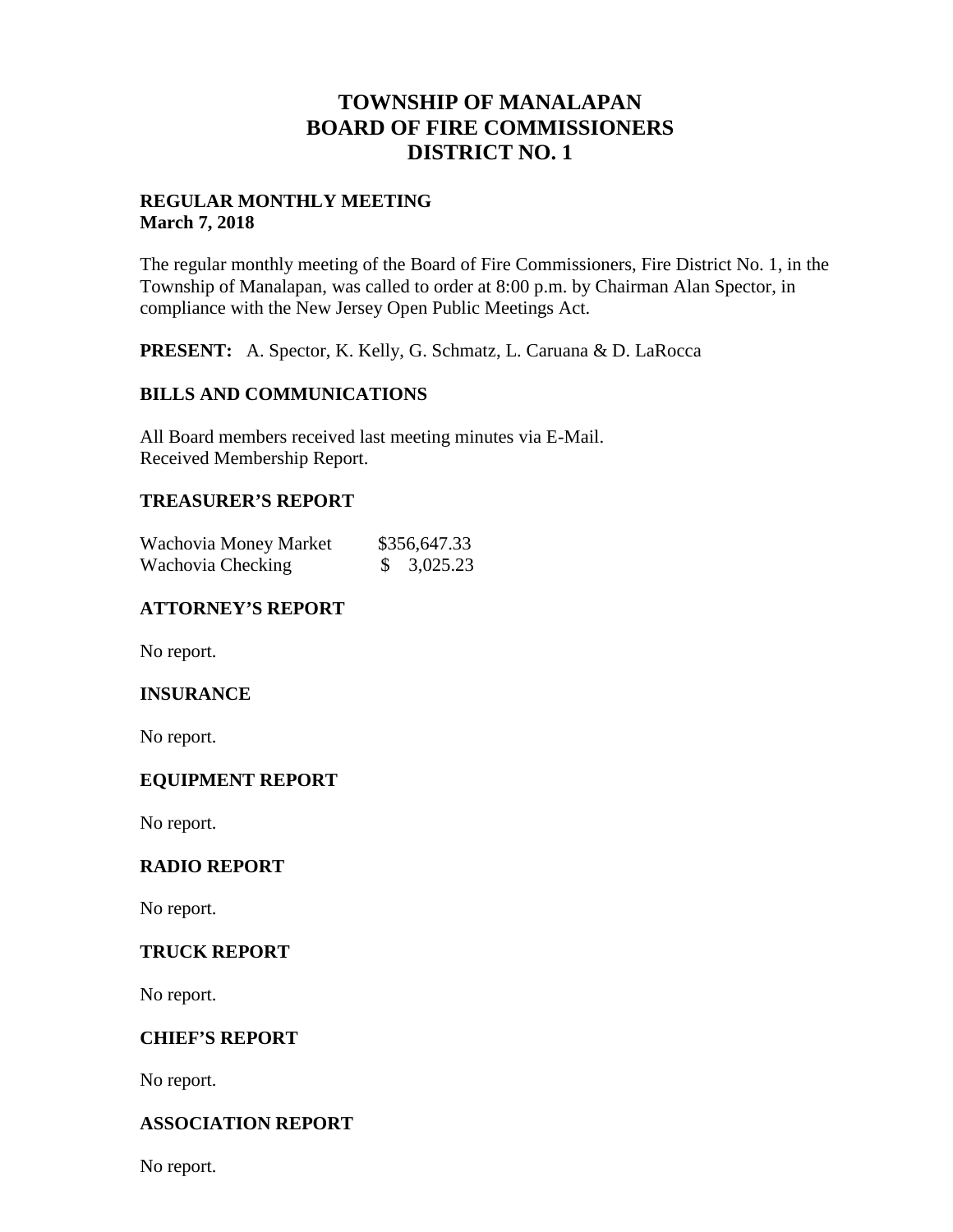## **TRUSTEES' REPORT**

No report.

## **OLD BUSINESS**

See attached.

#### **NEW BUSINESS**

Commissioner Kelly made a motion to pay all vouchers; this was seconded by Commissioner LaRocca. All voted aye.

No action was taken other than paying vouchers due to severe weather condition.

Meeting opened to the public at 8:10 P.M.

A motion was made by Commissioner Spector to adjourn; it was seconded by Commissioner Kelly and all voted aye.

Meeting adjourned at 8:11 P.M.

Respectfully submitted, Kenneth Kelly, Clerk